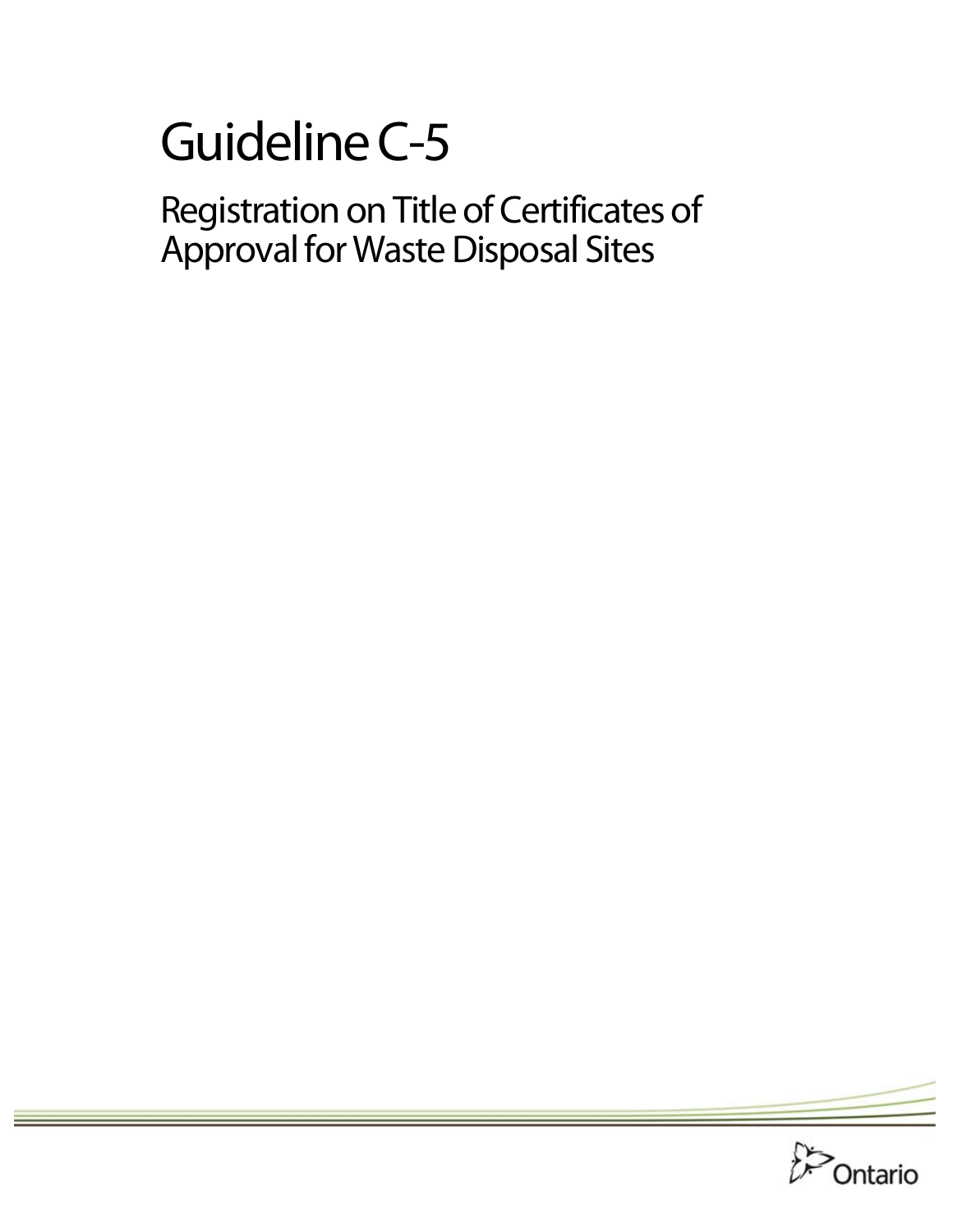Prepared by: Ontario Ministry of the Environment Environmental Approvals Branch

Last Revision Date: October 2012

Cette publication hautement spécialisée n'est disponible qu'en anglais en vertu du règlement 441/97, qui en exempte l'application de la Loi sur les services en français. Pour obtenir de l'aide en français, veuillez communiquer avec le ministère de l'Environnement au 416-327-1851.

For more information: Ministry of the Environment Public Information Centre Telephone: 416-325-4000 Toll free: 1-800-565-4923 Email: picemail.moe@ontario.c[a](http://www.ontario.ca/environment) [www.ontario.ca/environment](http://www.ontario.ca/environment) 

© Queen's Printer for Ontario, 2012

PIBS 3073e01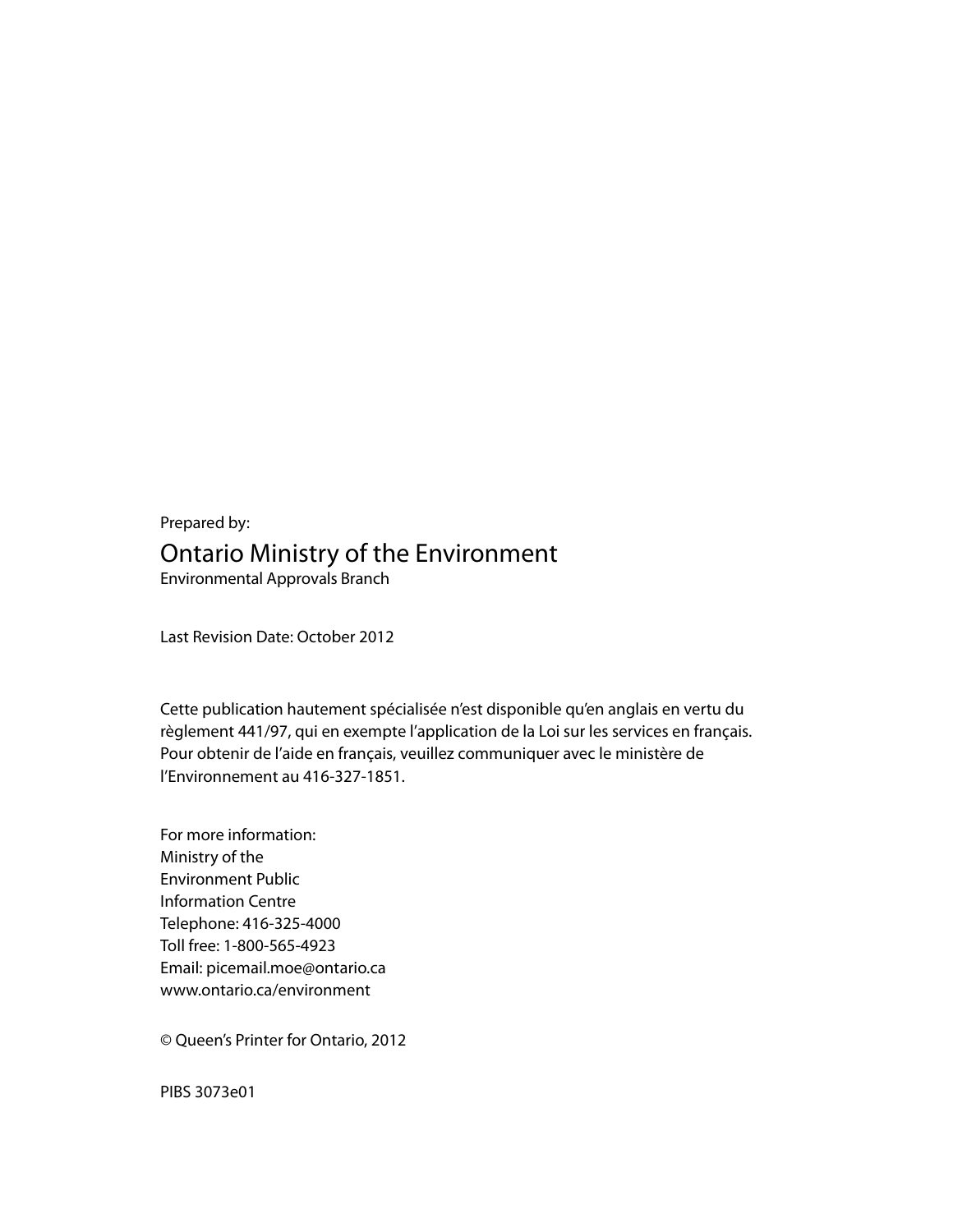**Disclaimer**: This guideline is not and should not be construed as legal advice. Please review the Environmental Protection Act (www.e-laws.gov.on.ca) and the Ministry of Environment website (www.ene.gov.on.ca) for more information on the laws that apply to the handling of waste. Should you have any questions about the application or interpretation of the laws of Ontario or have other legal questions, you should consult a lawyer.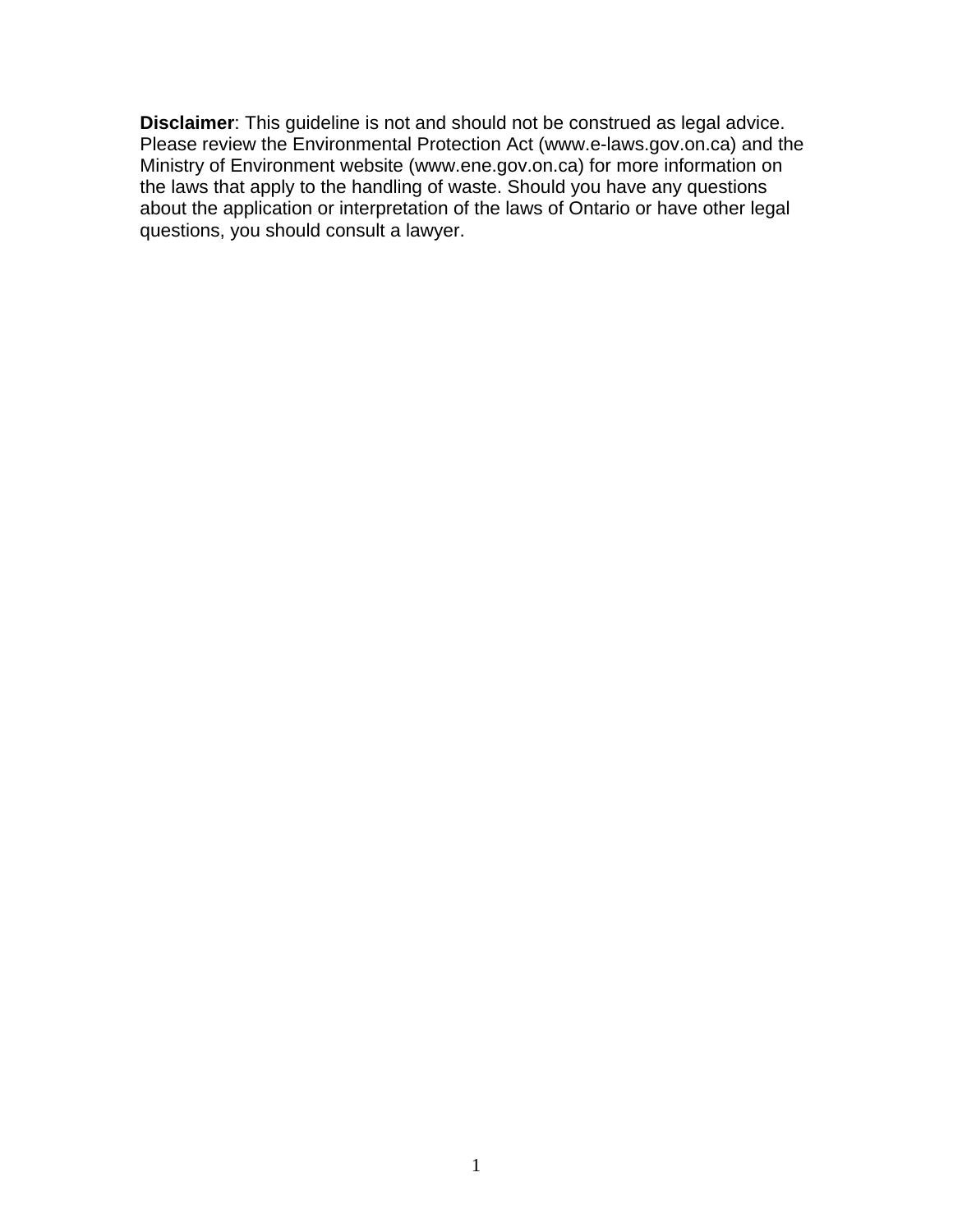# **Table of Contents**

|                                                 | 3 |
|-------------------------------------------------|---|
|                                                 | 3 |
|                                                 | 3 |
|                                                 | 3 |
|                                                 | 3 |
| 2.0 Potential Hazards from Waste Disposal Sites | 3 |
|                                                 | 4 |
|                                                 | 4 |
|                                                 | 4 |
|                                                 | 4 |
|                                                 | 4 |
|                                                 | 5 |
|                                                 | 5 |
|                                                 | 5 |
|                                                 | 5 |
|                                                 | 6 |
|                                                 |   |

# **List of Tables**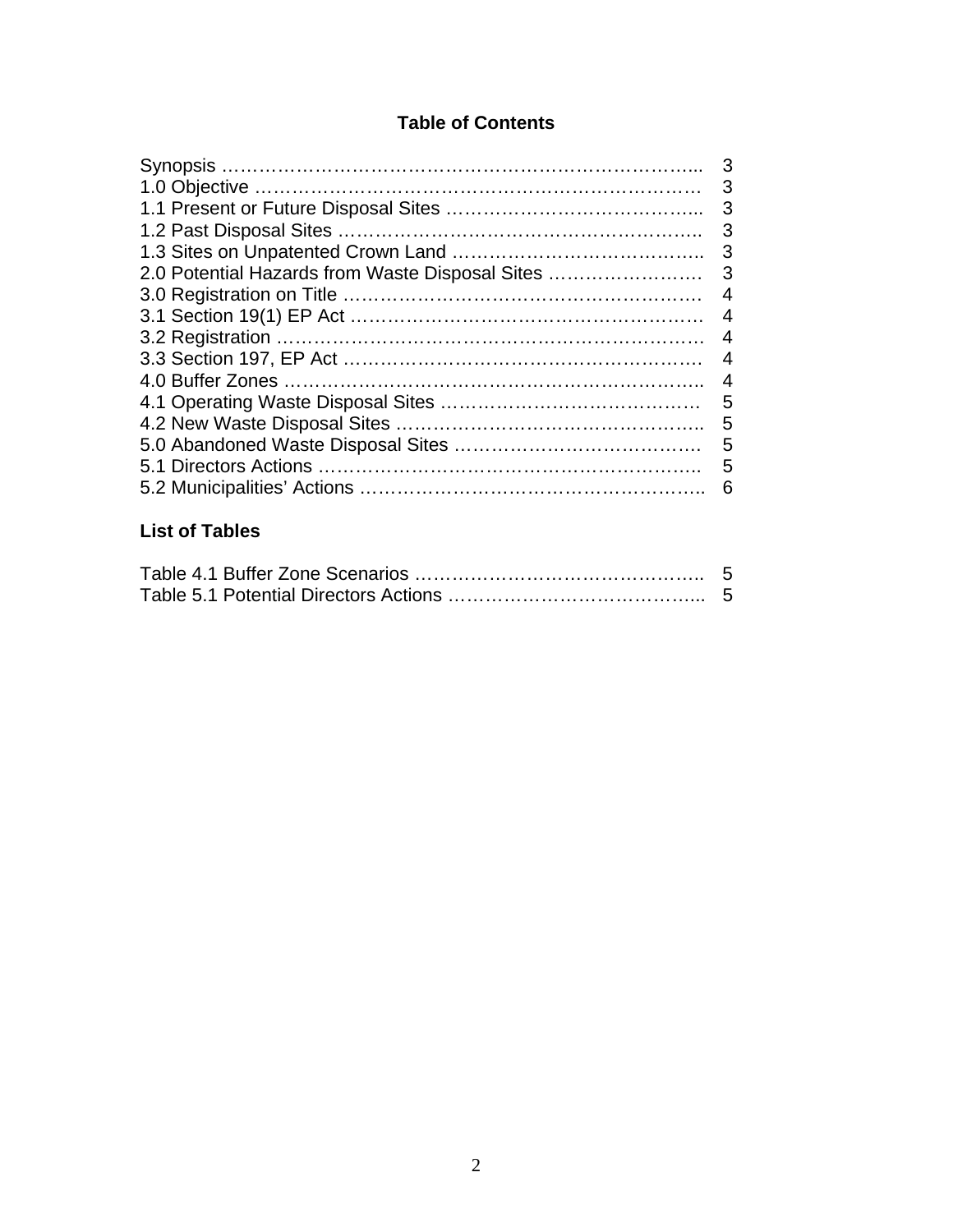# **SYNOPSIS**

The primary purpose of this guideline is to ensure that members of the public have access to information about municipally or privately-owned lands used for waste disposal sites. The guideline covers the registration on title of Environmental Compliance Approvals for existing and new waste disposal sites in which waste is disposed on or in the ground, other than soil conditioning sites.

The guideline will be enforced by placing conditions on applicable approvals.

#### **1.0 Objective**

The intent of this guideline is to ensure members of the public have access to information about municipality or privately-owned land used for waste disposal sites which pose potential hazards.

#### **1.1 Present or Future Disposal Sites**

This guideline applies to all existing and new waste disposal sites in which waste is disposed on or in the ground (other than soil conditioning sites).

#### **1.2 Past Disposal Sites**

This guideline does not apply to abandoned waste disposal sites (certified or uncertified) unless specific safety hazards noted in Section 2, below, have been identified.

#### **1.3 Sites on Unpatented Crown Land**

This guideline does not apply to sites located on unpatented Crown land.

#### **2.0 Potential Hazards from Waste Disposal Sites**

Potential hazards associated with waste disposal sites include:

- (a) contamination of ground and surface water;
- (b) methane gas production and migration;
- (c) leachate (liquid) production and migration;
- (d) land subsidence due to waste settling and decomposition; and
- (e) other hazards.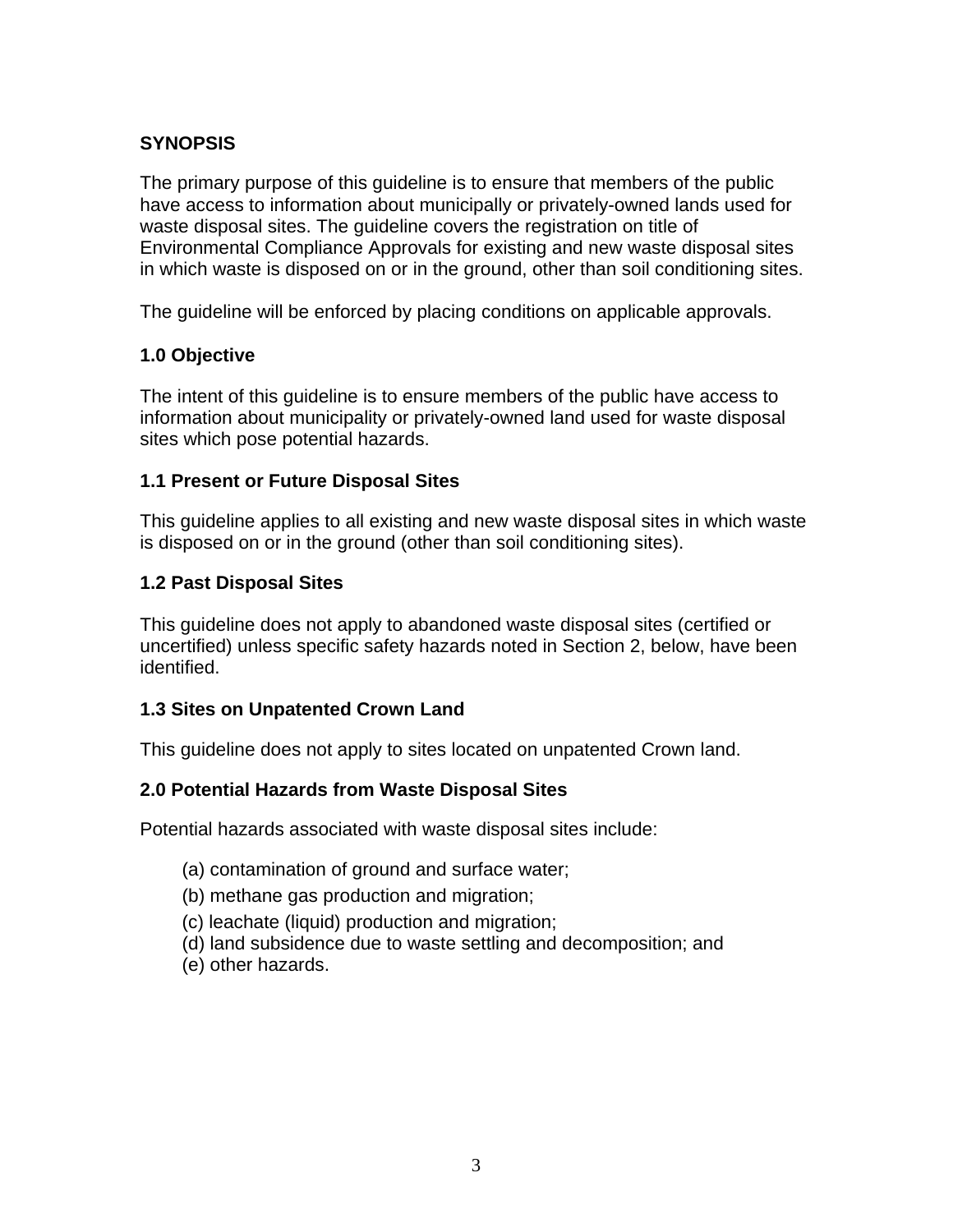# **3.0 Registration on Title**

Requirements imposed by a Director upon any waste disposal site as conditions in an Environmental Compliance Approval become part the approval.

#### **3.1 Section 19(1) EP Act**

Conditions in an Environmental Compliance Approval bind the successor or assignee of the interest in the land.

#### **3.2 Registration**

The Director will require in a condition of the Environmental Compliance Approval that the site has registration on title using appropriate registry procedure. Procedures can be found in either of the following Acts:

- i. The Land Registry Act
- ii. The Registry

# **3.3 Section 197, EP Act**

A control document affecting land can require that the land not be sold unless the purchaser is first notified of the problem by being given a copy of the control document; such a requirement can be registered on title (a form to be used for such registration has been prescribed by O. Reg. 14/92 and O. Reg. 15/92 of the EPA and Ontario Water Resources Act, respectively); a purchaser of land can void the purchase if the purchaser was not given a copy of the control document as required (EPA, Section 197). [Note: The requirement that land not be sold without a warning would not be effective when the land is owned by a corporation and a new owner buys the shares of the corporation; presumably, persons conducting business such as this can protect themselves.]

#### **4.0 Buffer Zones**

The following sections discuss the requirements for buffer zones surrounding operating waste disposal sites and new waste disposal sites.

#### **4.1 Operating Waste Disposal Sites**

Table 4.1 addresses buffer zones requirements for waste disposal sites.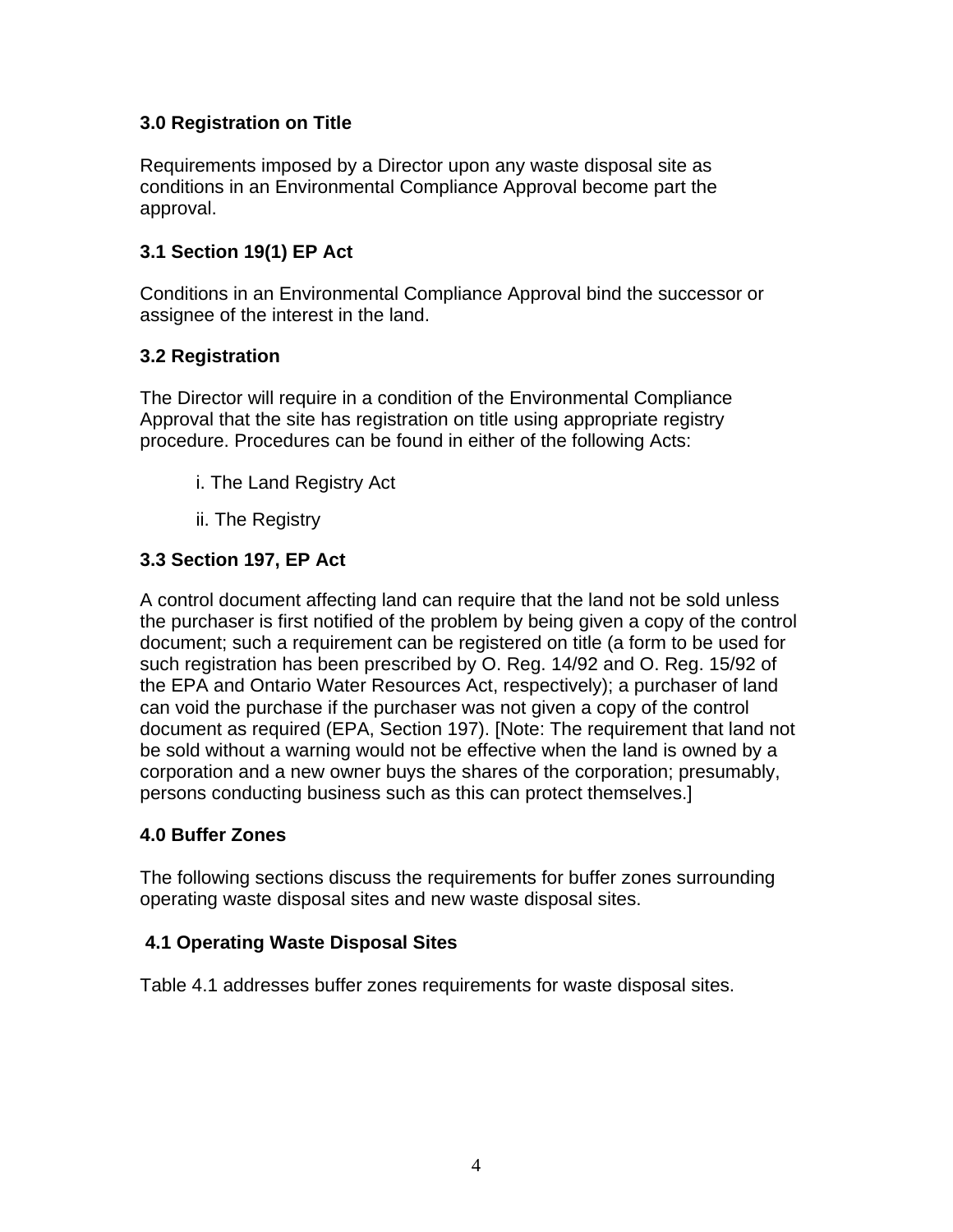**Table 4.1: Buffer Zone Scenarios** 

| <b>Item</b> | <b>Scenario</b>                                                                                 | <b>Requirements</b>                                                                                                                     |
|-------------|-------------------------------------------------------------------------------------------------|-----------------------------------------------------------------------------------------------------------------------------------------|
| a.          | Buffer Zone(s) that are<br>Owned by the Owner or<br>Operator of a Waste<br><b>Disposal Site</b> | All Buffer Zones shall be registered on<br>title                                                                                        |
| b.          | <b>Buffer Zones Not Owned by</b><br>the Owner or Operator of a<br><b>Waste Disposal Site</b>    | The Owner or Operator of the site<br>must:<br>carry out a study of the potential<br>$\bullet$<br>hazards<br>implement remedial measures |

# **4.2 New Waste Disposal Sites**

The requirements detailed in Conditions 3, 4 and 7 of Regulation 232 and those requirements identified in Item (a) of Table 4.1 apply to buffer zones for all new waste disposal sites.

# **5.0 Abandoned Waste Disposal Sites**

When potential hazards noted under Section 2 above have been identified at abandoned waste disposal sites, the following measures identified in Section 5.1 and 5.2 may be employed to notify the public of the hazards.

# **5.1 Director's Actions**

The Director may perform any of the actions listed in Table 5.1:

#### **Table 5.1 Potential Directors Actions**

| <b>Action No.</b> | <b>Action</b>                                                                                                                                                                  |
|-------------------|--------------------------------------------------------------------------------------------------------------------------------------------------------------------------------|
| a.                | Issue an order and require registration on<br>title as in Section 3 above                                                                                                      |
| b.                | Encourage the municipality to take<br>appropriate steps with respect to official<br>plans, restricted area (zoning) by-laws,<br>subdivision controls and severance<br>controls |
| C.                | Offer advice on remedial measures to<br>property owners                                                                                                                        |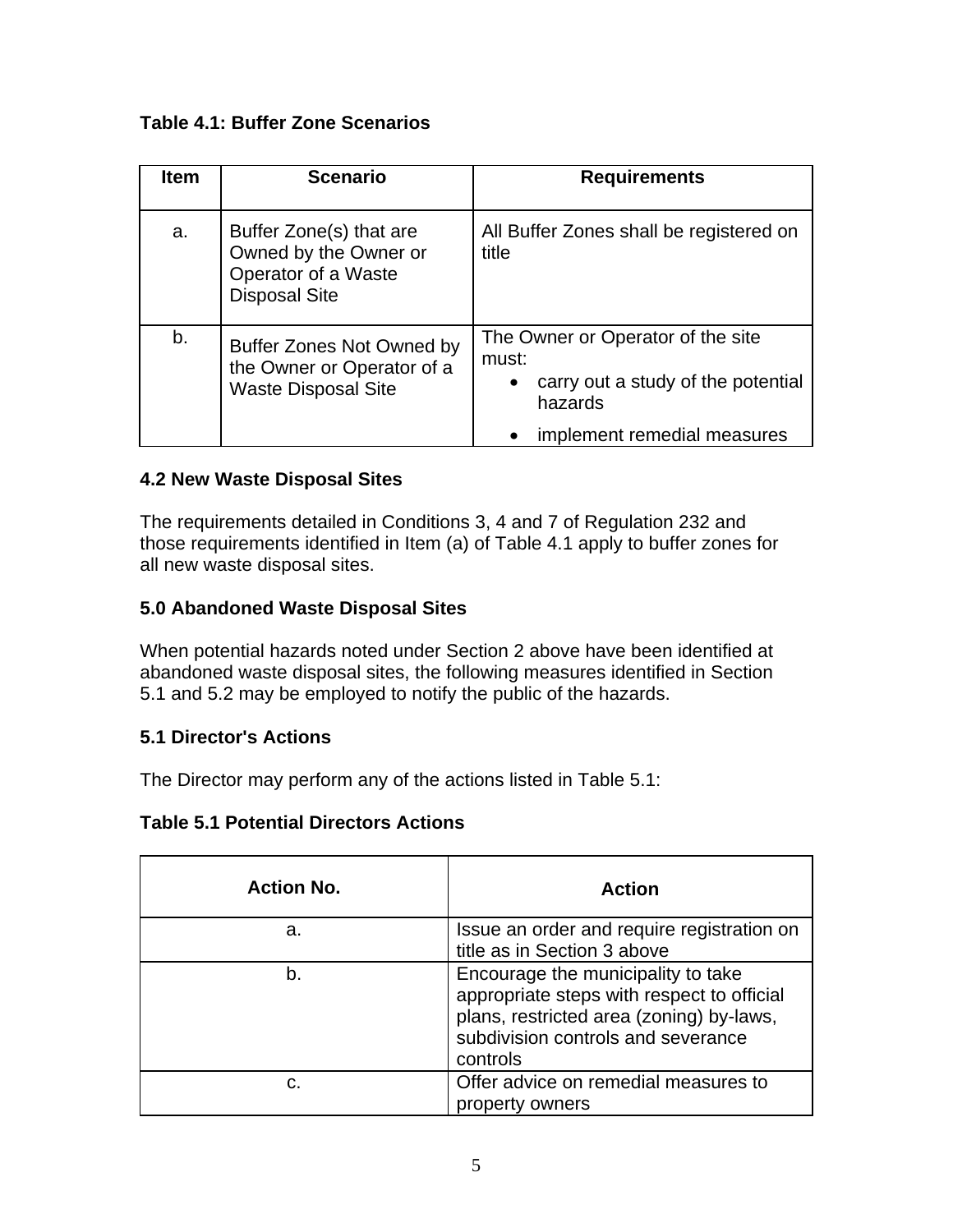# **5.2 Municipalities' Actions**

Municipalities may control potential hazards by invoking the measures under Section 5.1(b) and (c) above, or by municipal ownership of the property.